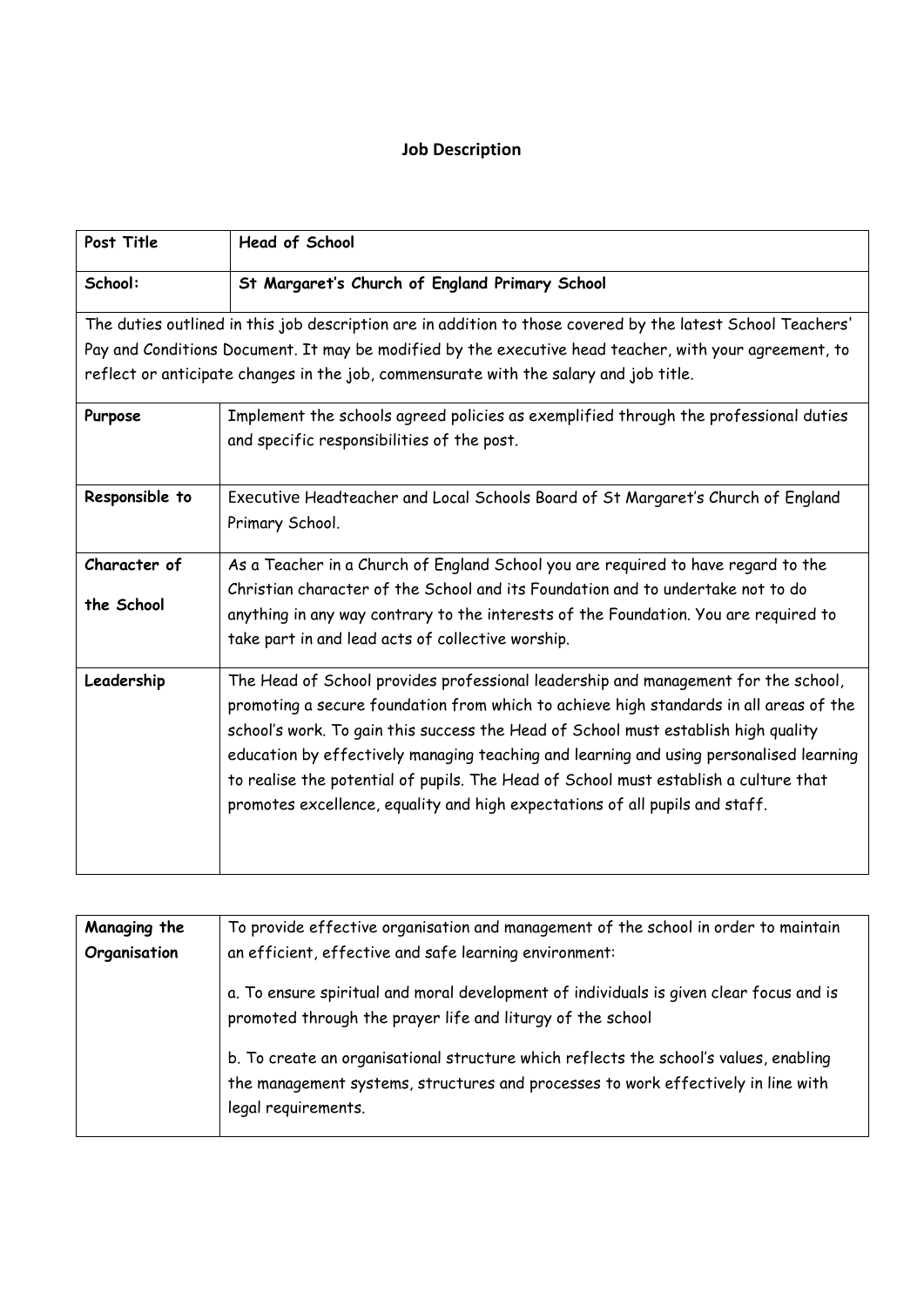|             | c. To produce clear, evidence-based improvement plans and policies for the               |
|-------------|------------------------------------------------------------------------------------------|
|             | development of the school and its facilities.                                            |
|             |                                                                                          |
|             | d. To work with Executive Headteacher, governors and senior colleagues to recruit,       |
|             | retain and deploy staff appropriately, managing their workload to achieve the vision     |
|             | and goals of the school.                                                                 |
|             |                                                                                          |
|             | e. To set appropriate priorities for expenditure, allocate funds and ensure effective    |
|             | administration and control of financial matters, in partnership with the Executive       |
|             | Headteacher and Governing Body.                                                          |
|             |                                                                                          |
|             | f. To manage and organise the accommodation effectively and efficiently to ensure        |
|             | that it meets the needs of the curriculum and health and safety regulations.             |
|             |                                                                                          |
|             | g. To promote an attractive environment which stimulates learning and enhances the       |
|             | appearance of the school.                                                                |
|             |                                                                                          |
|             | h. To manage, monitor and review the range, quality, quantity and use of all available   |
|             | resources in order to improve the quality of education, improve pupils' achievements,    |
|             | ensure efficiency and secure value for money.                                            |
|             |                                                                                          |
|             | i. To use and integrate a range of technologies effectively and efficiently to manage    |
|             | the school.                                                                              |
|             |                                                                                          |
|             |                                                                                          |
| Shaping the | To work with the Governing Body, local churches in the parish and Executive              |
| Future      | Headteacher to create a shared vision which expresses Christian values, British values   |
|             | core educational values and moral purpose.                                               |
|             |                                                                                          |
|             | a. To ensure that the vision for the school is clearly articulated, shared, understood   |
|             | and acted upon effectively by all.                                                       |
|             | b. To lead by example, providing inspiration and motivation for pupils, staff, governors |
|             | and parents, demonstrating the vision and values in everyday work and practice in        |
|             | order to create a shared culture and positive climate.                                   |
|             |                                                                                          |
|             | c. To work within the school community to translate the vision into agreed objectives    |
|             | and operational plans which promote and sustain school improvement.                      |
|             |                                                                                          |
|             | d. To assist in creating and implementing a strategic plan, underpinned by sound         |
|             | financial planning, which aims for school improvement by identifying priorities and      |
|             | targets for ensuring that pupils achieve high standards and make good progress.          |
|             |                                                                                          |
|             | e. To ensure creativity, innovation and the use of appropriate new technologies.         |
|             |                                                                                          |
|             | f. To promote excellence and enjoyment in all that the school does                       |
|             | g. To ensure that policies and practices take account of national, local and school data |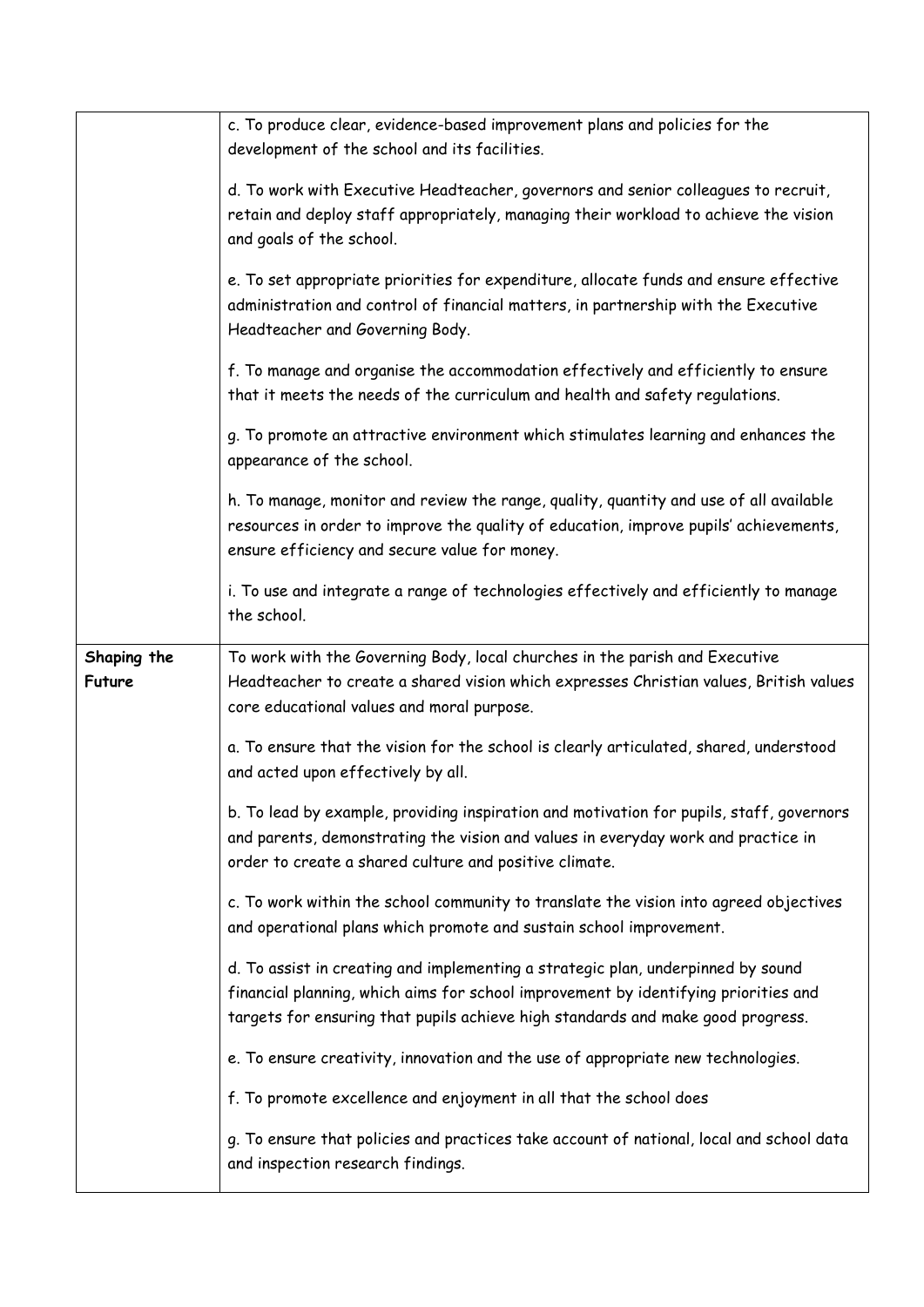|                         | i. To develop and maintain the educational partnership currently existing between the                                                                                                                                                                                                                                                                                                                                                   |
|-------------------------|-----------------------------------------------------------------------------------------------------------------------------------------------------------------------------------------------------------------------------------------------------------------------------------------------------------------------------------------------------------------------------------------------------------------------------------------|
|                         | school and parents, Governing Body, Vine Trust Schools, the LA, the local community                                                                                                                                                                                                                                                                                                                                                     |
|                         | and other agencies including the health authority and social services.                                                                                                                                                                                                                                                                                                                                                                  |
|                         | j. To ensure that strategic planning takes account of the diversity, values and<br>experiences of the school community at large.                                                                                                                                                                                                                                                                                                        |
| <b>Leading Learning</b> | The Head of School, supported by the Executive Headteacher and Governing Body, has                                                                                                                                                                                                                                                                                                                                                      |
| and Teaching            | a central responsibility for raising the quality of teaching and learning and for pupil<br>achievement. This implies enabling pupils to achieve their potential as children of God,<br>setting high expectations and monitoring and evaluating the effectiveness of learning<br>outcomes. A successful learning culture will enable pupils to become effective,<br>enthusiastic, independent learners, committed to life-long learning. |
|                         | a. To create and maintain an environment which promotes and secures creative,<br>responsive and effective approaches to learning and teaching, high expectations, high<br>standards of achievement and good behaviour.                                                                                                                                                                                                                  |
|                         | b. To determine, organise and provide equal access to a diverse, flexible and relevant<br>curriculum which values, supports and challenges all children, including those with<br>Special Educational Needs, Disabilities and English as an additional language, and to<br>ensure that appropriate provision is made for the more able pupils.                                                                                           |
|                         | c. To establish and maintain effective systems of planning, assessment for learning,<br>recording and reporting, using data and national benchmarks to monitor progress in<br>every child's learning.                                                                                                                                                                                                                                   |
|                         | d. To monitor and evaluate curricular provision, regularly review classroom practice and<br>the achievement of all pupils in order to set and meet challenging, realistic targets for<br>improvement.                                                                                                                                                                                                                                   |
|                         | e. To manage regular reviews of all aspects of the curriculum, to initiate and encourage<br>new and effective ideas, taking a strategic role in the development of emerging<br>technologies to enhance and extend the learning experience of all pupils.                                                                                                                                                                                |
| Developing Self         | The Head of School will establish effective relationships and communication in order                                                                                                                                                                                                                                                                                                                                                    |
| and Working             | to build a professional learning community, enabling others to achieve.                                                                                                                                                                                                                                                                                                                                                                 |
| With Others             |                                                                                                                                                                                                                                                                                                                                                                                                                                         |
|                         | In an Anglican school the role of Head of School is one of leadership of a learning<br>community rooted in faith. Through performance management and effective continuing<br>professional development practice, the Head of School supports and challenges all<br>staff to achieve high standards.                                                                                                                                      |
|                         | a. To give a clear lead to all staff in the development and the continuing formation of<br>the school's Anglican identity.                                                                                                                                                                                                                                                                                                              |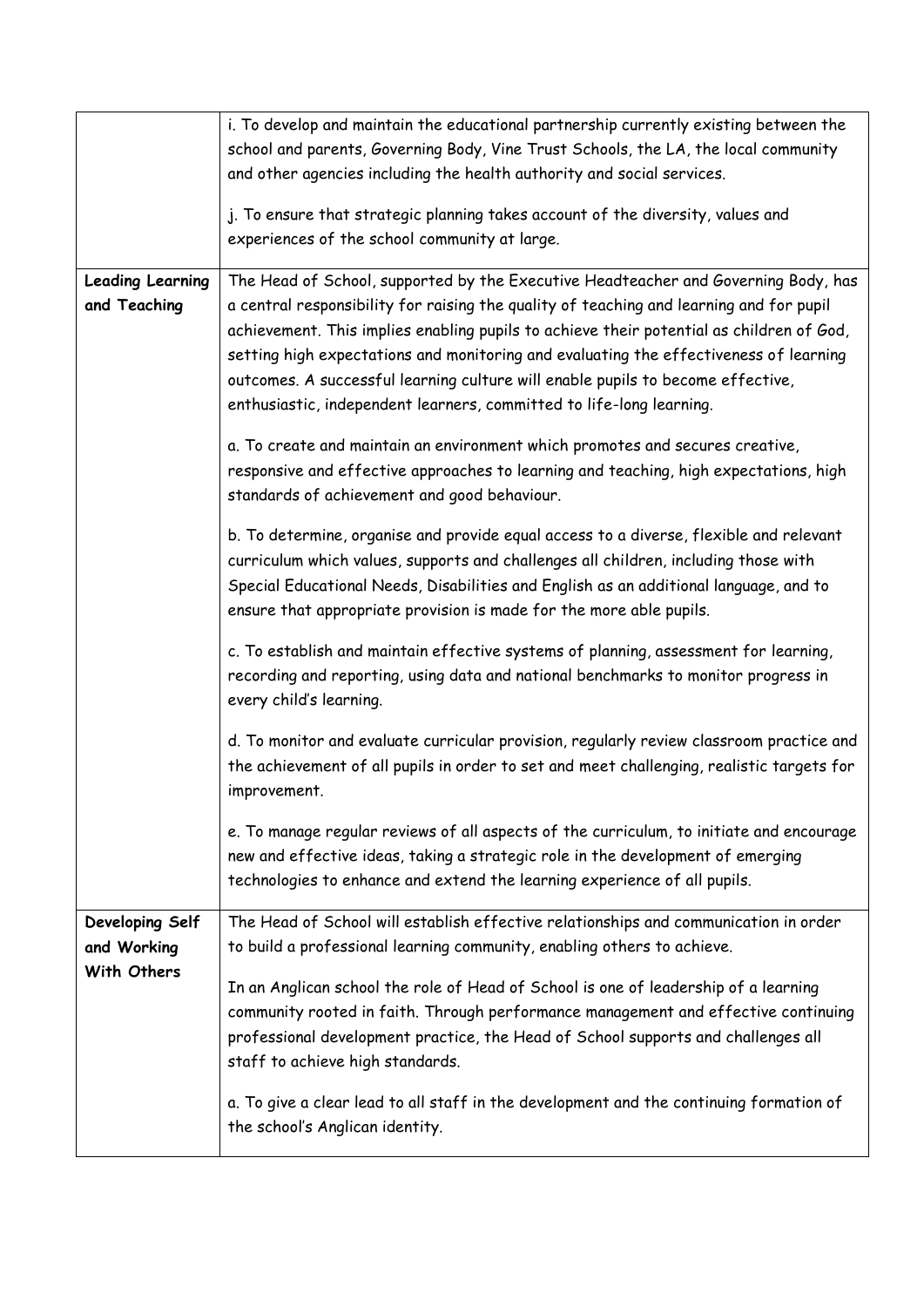|                            | b. To create a positive and collaborative learning culture within the school by treating<br>people fairly, equitably and with dignity and respect.                                                                                                                              |
|----------------------------|---------------------------------------------------------------------------------------------------------------------------------------------------------------------------------------------------------------------------------------------------------------------------------|
|                            | c. To plan, allocate, support and evaluate work undertaken by groups, teams and<br>individuals, ensuring that there is a clear delegation of tasks and devolution of<br>responsibilities.                                                                                       |
|                            | d. To implement and sustain systems for the effective management of all staff<br>performance, incorporating targets for future development.                                                                                                                                     |
|                            | e. To motivate and enable teachers and support staff to develop expertise in their<br>respective roles through a wide range of high quality induction and continuing<br>professional development opportunities in the context of the school's agreed<br>improvement priorities. |
|                            | f. To acknowledge the responsibilities and celebrate the achievements of individuals<br>and teams.                                                                                                                                                                              |
|                            | g. To maintain and develop a senior leadership team and wider management structure<br>and culture which enables effective communication, involvement and development.                                                                                                           |
|                            | h. To regularly review own practice, set personal targets and take responsibility for<br>own personal development.                                                                                                                                                              |
|                            | i. To manage own workload and that of others to allow for an appropriate work/home<br>life balance.                                                                                                                                                                             |
| Securing<br>Accountability | The school is accountable for ensuring that pupils enjoy and benefit from a high quality<br>education, promoting collective responsibility within the whole school community.                                                                                                   |
|                            | a. To ensure that governors are welcomed into the school and invited to share in its<br>Anglican life.                                                                                                                                                                          |
|                            | b. To provide timely information, objective advice and support to the Governing Body<br>to enable it to meet its responsibilities for securing effective teaching and learning<br>and improved standards of achievement and for achieving efficiency and value for<br>money.    |
|                            | c. To create and develop a school ethos which enables everyone to work collaboratively,<br>share knowledge and understanding, celebrate success and accept responsibility for<br>the outcomes.                                                                                  |
|                            | d. To ensure individual staff accountabilities are clearly defined, understood and<br>agreed and are subject to regular review and evaluation.                                                                                                                                  |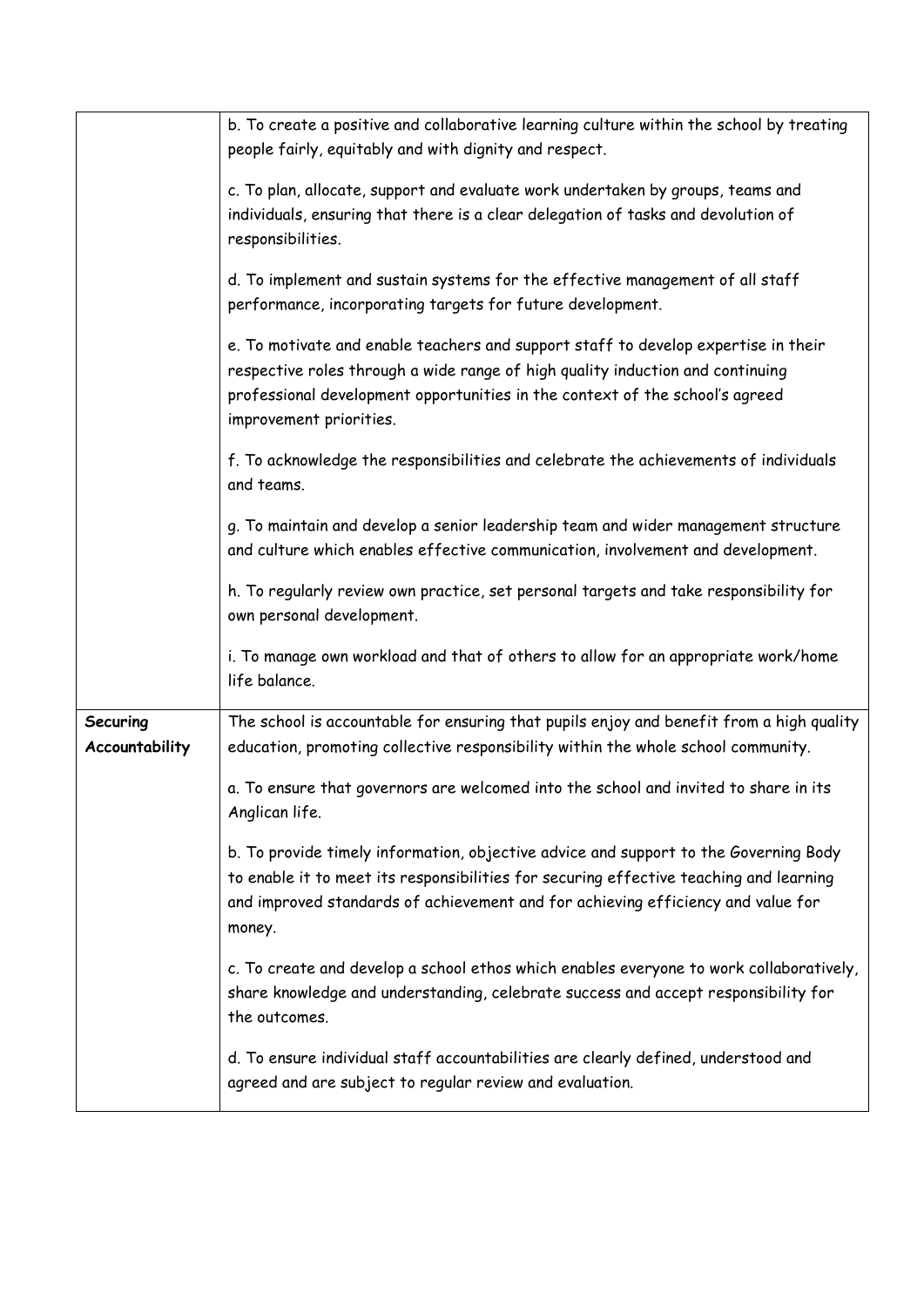|                            | e. To present regular, coherent and accurate accounts of the school's performance in a                                                                                                                                                           |
|----------------------------|--------------------------------------------------------------------------------------------------------------------------------------------------------------------------------------------------------------------------------------------------|
|                            | form appropriate to a range of audiences, including governors, the Vine Trust, the local                                                                                                                                                         |
|                            | community, OFSTED and others, to enable them to play their part effectively.                                                                                                                                                                     |
|                            | f. To reflect on personal contribution to school achievement and take account of<br>feedback from others.                                                                                                                                        |
|                            | g. To ensure that parents and pupils are well informed about the curriculum, the<br>attainment and progress of pupils are able to understand realistic and challenging<br>targets for improvements and to make a contribution to achieving them. |
| Strengthening<br>Community | To work collaboratively at both strategic and operational levels with all connected with<br>the school community for the well-being of all children.                                                                                             |
|                            | a. To recognise that the school is part of the Church locally and seek to promote the<br>partnership between the parish, home, Vine Trust, Diocese of Chelmsford and school.                                                                     |
|                            | b. To promote and support the positive benefits of living within a culturally and<br>ethnically diverse society, building a school culture and curriculum that takes account<br>of the richness and diversity of the school's communities.       |
|                            | c. To create and promote positive strategies for challenging racial and other prejudice<br>and dealing with bullying and racial harassment.                                                                                                      |
|                            | d. To ensure that learning experiences for pupils are linked into opportunities provided<br>in the wider community.                                                                                                                              |
|                            | e. To collaborate with other agencies in providing for the academic, spiritual, moral,<br>social, emotional and cultural well-being of pupils and their families, and work with the<br>relevant agencies to protect children.                    |
|                            | f. To create and maintain a positive and effective relationship linking home and school<br>in a supportive, working partnership to encourage and improve pupils' achievement and<br>personal development.                                        |
|                            | g. To seek opportunities to invite parents and carers, community figures, businesses<br>and other organisations into school to enhance and enrich the school and its value to<br>the wider community.                                            |
|                            | h. To contribute to the development of the education system by sharing effective<br>practice, working in learning networks and partnerships with other schools and<br>promoting innovative initiatives.                                          |
| Other<br>Relationships     | The Head of School is required to work in partnership with the Executive<br>Headteacher, Diocese of Chelmsford, the Local Authority, The Diocese of Chelmsford<br>Vine Schools Trust and other relevant organisations.                           |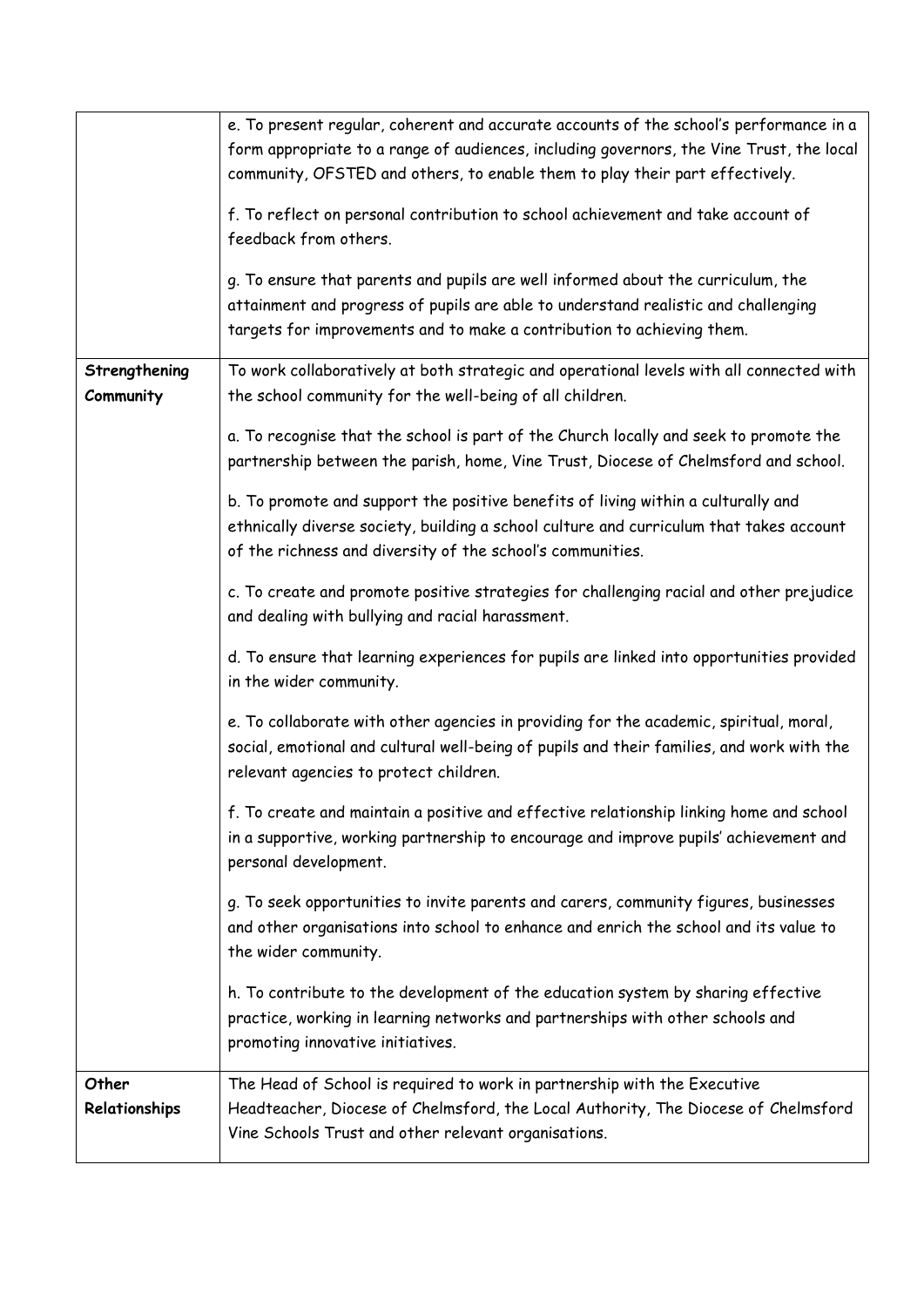| Other duties     | To carry out any safeguarding duties, including the role of DSL, as deemed necessary |
|------------------|--------------------------------------------------------------------------------------|
| and              | by the Executive Headteacher.                                                        |
| responsibilities | To carry out any other duties that the Executive Headteacher may deem necessary.     |

**The Governing Body is committed to safeguarding and promoting the welfare of children and young people, and expects all staff and volunteers to share this commitment.**

# **Specific Duties**

## **Teaching and Learning**

- Participate in arrangements for preparing pupils for external examinations.
- Whole school organisation, strategy and development
- Contribute to the development, implementation and evaluation of the school's policies, practices and procedures in such a way as to support the school's values and vision
- Work with others on curriculum and/or pupil development to secure co-ordinated outcomes
- Support and lead staff meetings/staff CPD and SLT where appropriate

## **Health, safety and discipline**

- Promote the safety and well-being of pupils.
- Maintain good order and discipline among pupils by:
	- $\triangleright$  upholding the behaviour policy
	- $\triangleright$  support Executive Head teacher in making decisions involving exclusion, and in their absence leading the decision making
	- $\triangleright$  issuing slips
	- $\triangleright$  recording incidents including racist and bullying,
	- $\triangleright$  meeting parents and supporting teachers in meetings
	- ➢ liaising with Midday assistants.
	- ➢ attend and contribute weekly safeguarding/behaviour meetings

#### **Management of support staff**

- Monitoring and supporting Class teachers in their day to day management of Class LSAs
- To manage the Performance management process of LSAs
- Contribute to the recruitment, selection, appointment and professional development of support staff
- Deploy resources delegated to them
- To manage the probation period of newly appointed teachers and LSAs
- To uphold the absence management procedure, including return to work meetings, signing off absence requests and self-certification

#### **Management of teachers**